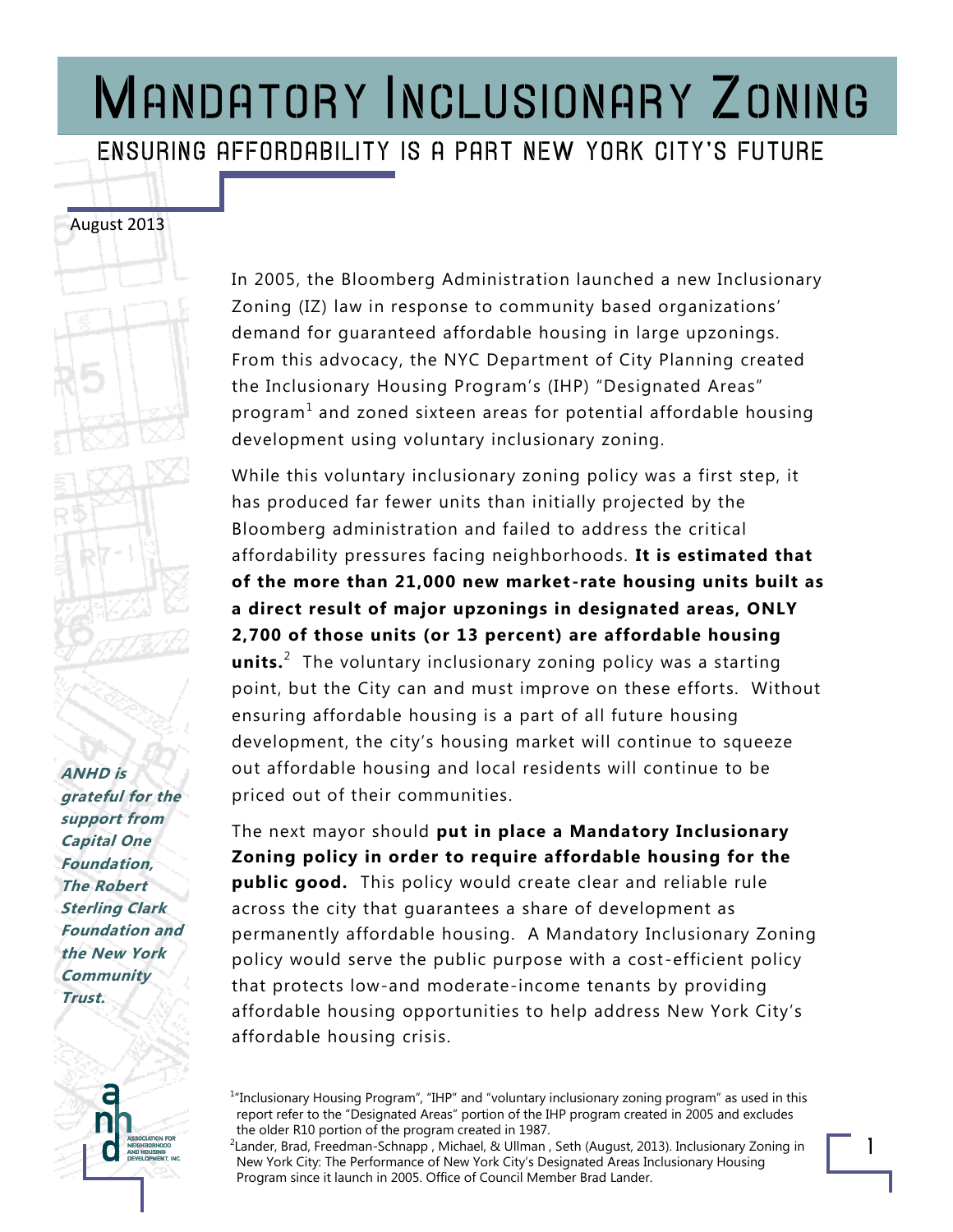### MANDATORY INCLUSIONARY ZONING ENSURING AFFORDABILITY IS A PART NEW YORK CITY'S FUTURE

Over the past several years, Mayor Bloomberg's administration has aggressively pushed to reshape numerous neighborhoods through land use actions. The administration has led redevelopment initiatives that include more than two dozen area-specific plans in all five boroughs, comprised of some 115 rezoning plans covering more than 10,300 blocks. **Under the Bloomberg administration the City will have**  rezoned an astounding 40 percent of New York City.<sup>3</sup>

As a part of this process, numerous communities have seen development projects change large city blocks or entire neighborhoods. In order to address the widespread concern about the growing highcost of housing in neighborhoods the proposed Mandatory Inclusionary Zoning policy would build on and strengthen New York City's existing voluntary program and make it more effective.

The current Inclusionary Housing Program (IHP) Designated Areas program offers an "optional floor area bonus in exchange for the creation or preservation of affordable housing, on-site or off-site, principally for low-income households." Developments participating in IHP are required to set aside 20 percent of the dwelling units within a building or rehabilitate affordable units off-site within the same community district or within one-half mile of the development in exchange for a 33 percent density bonus. All IHP affordable units must remain permanently affordable.

IHP was a starting point, but it has created far fewer affordable housing units than projected by the Bloomberg administration. A report released by New York City District 39 Councilmember Brad Lander found that between 2005 and 2013<sup>4</sup> just 2,769 affordable housing units were produced under IHP.<sup>5</sup> This is just 12.8 percent of the number of marketrate multifamily units built in limited IHP "Designated Areas." <sup>6</sup> And **only 1.7 percent of the more than 160,000 total market-rate multifamily units built citywide under the Bloomberg administration.** <sup>7</sup> Furthermore the IHP units do not replacing the estimated 2,000 rent stabilized units that were lost to the market each year from 2005-2008.

<sup>3</sup>Satow, Julie (May 20, 2012). Amanda Burden Wants to Remake New York. She Has 19 Months Left. New York Times. New York edition., p. MB1 <sup>4</sup>All reported Inclusionary Housing Program Designated Areas data is as of June 2013. <sup>5</sup> Lander, Freedman-Schnapp , & Ullman (August, 2013).  $6$ ibid.  $7$ bid.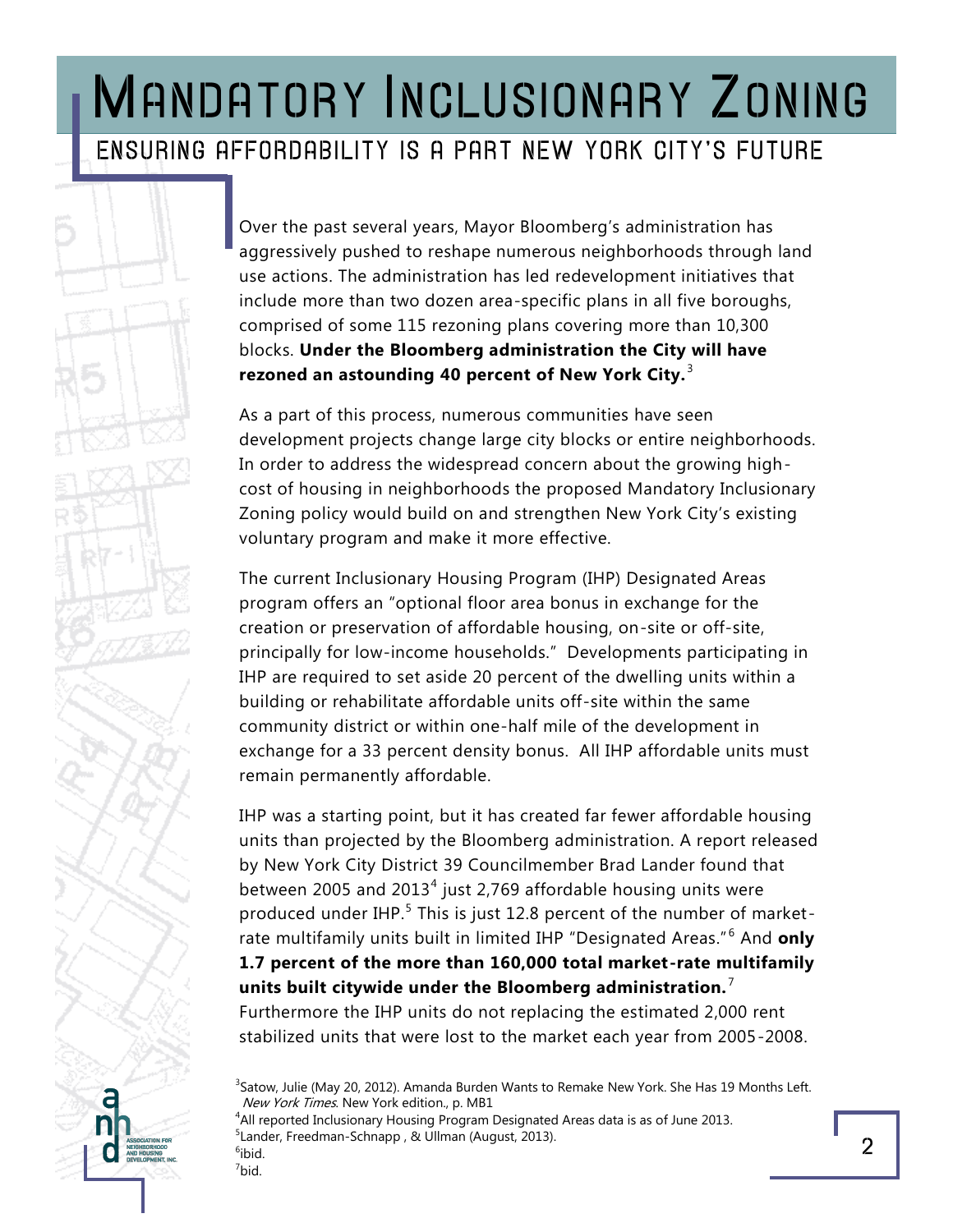#### ENSURING AFFORDABILITY IS A PART NEW YORK CITY'S FUTURE

Critics point to a number of key challenges with the City's current Inclusionary Housing Program. Since the program is voluntary, many developers have opted out of participating in IHP generating far fewer affordable housing units than the city expected and then neighborhoods need. **Community boards have approved IHP zoning overlays with the expectation that they would generate affordable housing units, only to see little or no units created.** 

The voluntary, non-binding structure of IHP can create uncertainty. For example at both the New Domino and Toll Brothers developments in Gowanus, Brooklyn the original owners' commitment to create affordable housing is now in doubt after the properties were sold since there is no guarantee of affordable housing development under the new owners. **Except for projects by non-for-profit community developers, the current system provides little assurance that communities will get promised and needed affordable housing.** 

Developers have also found that the current IHP program could be better streamlined and is currently time consuming, difficult to navigate, and cumbersome, especially for smaller developers and those less familiar with city housing agencies. The program is not fully standardized, with a separate, individualized process potentially needed for each development. To date, buildings of less than 50 units have not produced a single affordable housing unit from the IHP program. $^8$  And housing advocates criticize that IHP focuses solely on the physical dimensions of buildings and plots of land at the expense of meeting the needs of the residents who live, work and visit our neighborhoods.

In order to strengthen the current policy and ensure that new development include the affordable housing units communities want and desperately need the City must put in place a Mandatory Inclusionary Zoning policy. **This cost efficient policy, ensures a standardized process that would require developments in districts with an FAR of R6 or greater generate at least 20% of their units as affordable housing without accessing additional subsidies (off-budget).** 

<sup>8</sup> Lander, Freedman-Schnapp , & Ullman (August, 2013).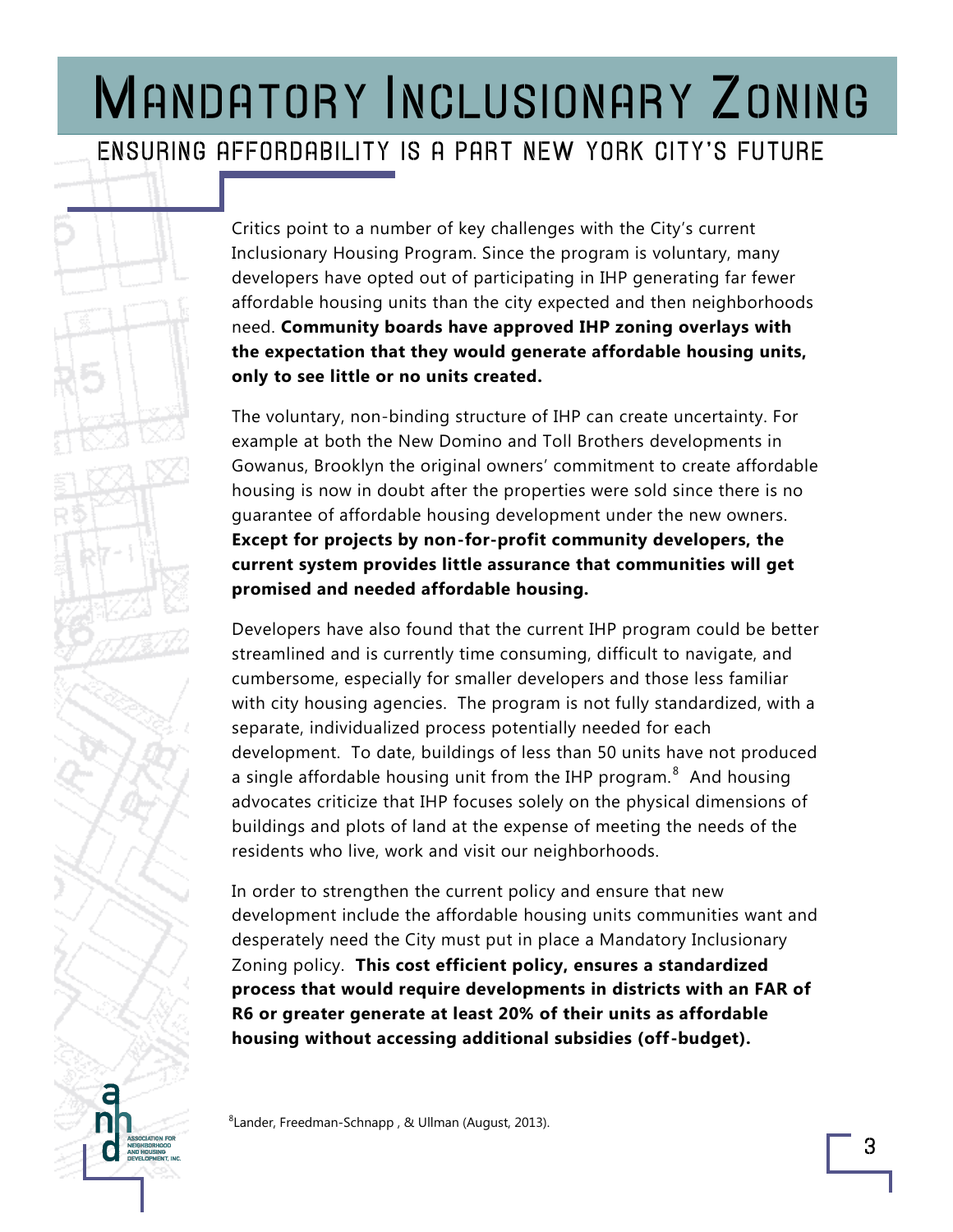### MANDATORY INCLUSIONARY ZONING ENSURING AFFORDABILITY IS A PART NEW YORK CITY'S FUTURE

Mandatory Inclusionary Zoning would establish a legally binding commitment for the creation of affordable housing through the City's regulation of land use. The policy would exempt small developments, but include **all residential land citywide zoned R6 or above, or C4-2 or above, and include any land use actions, regardless of size, that resulted in a change in use from manufacturing to residential.**

These developments would gain eligibility for a variety of benefits such as expedited processing, fee deferrals, or possible density bonuses. Affordable units would be developed on-site and within the development's private financing and could not be financed using city, state, or federal public funds.<sup>9</sup>

**All projects seeking to gain eligibility for public funding would be required to either (a) increase the portion of set-aside affordable units or (b) decrease the Area Median Income (AMI) level of affordability for all set-aside units, per each additional public funding source.** All affordable units would be permanently affordable and rent regulated in order to preserve the public value generated from the inclusionary zoning restriction. Any residents displaced as a result of the land use actions would be eligible for first right of return to the development project.

Developments resulting from qualified City land use actions would be required to set aside and greater percentage of the units as affordable housing.<sup>10</sup> This policy would set a higher percentage of guaranteed affordable housing when the City uses its land use authority through rezoning, remappings, zoning amendments, special permits, authorizations, variances, large-scale residential developments, residential enlargements, extensions, and conversions, land acquisitions for city capital projects and disposition of city property.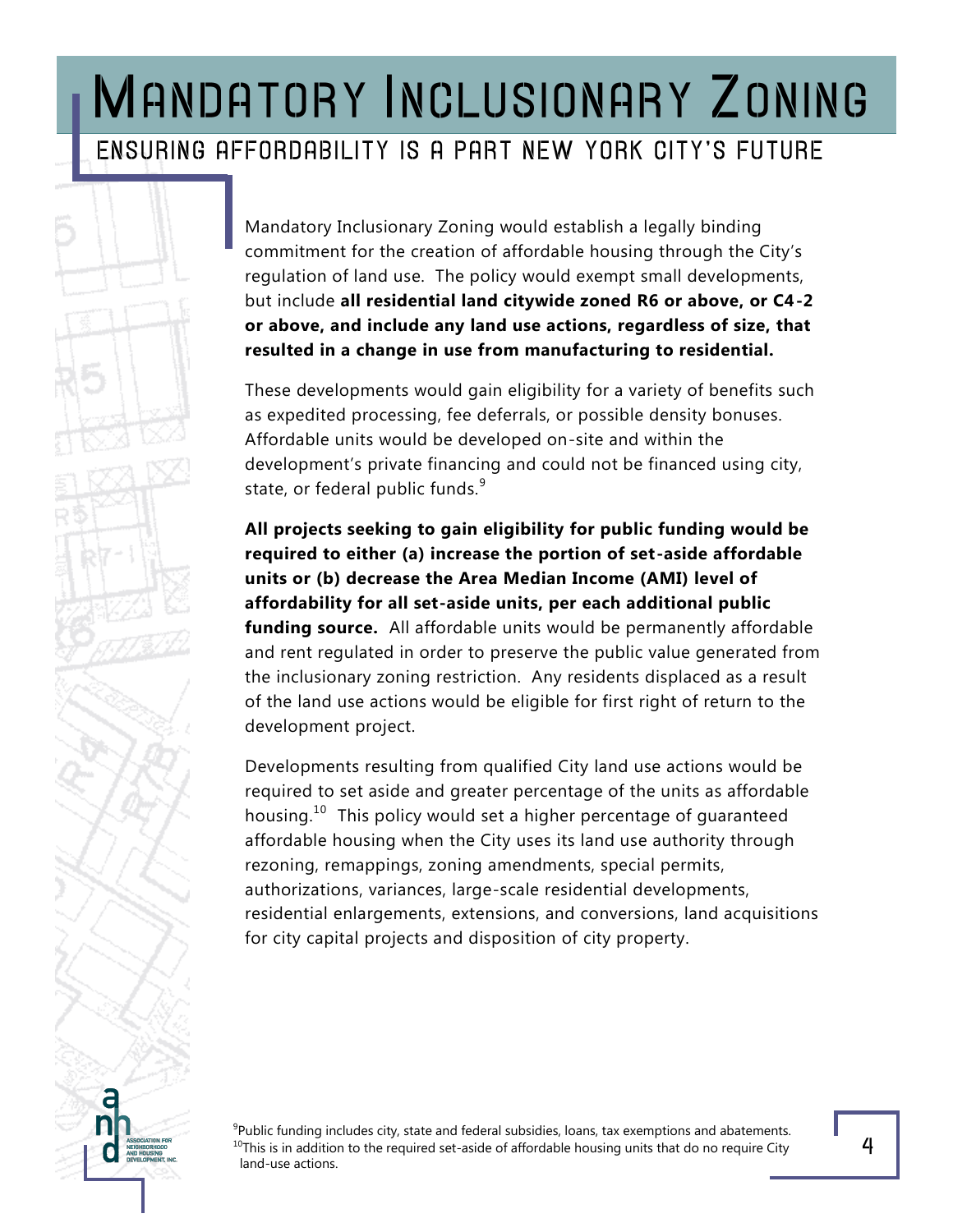#### ENSURING AFFORDABILITY IS A PART NEW YORK CITY'S FUTURE

The **Mandatory Inclusionary Zoning policy would allow for a variety of alternative options to provide flexibility and prevent placing undue burden on projects.** Developments could appeal to the City Council for an exemption from part or all of the Mandatory Inclusionary Zoning restrictions. City Council will have the discretion to approve or deny all exemption applications. Projects could request either an (1) on-site exemption or a (2) in-lieu payment. These options would be in place to make the inclusionary zoning policy easier to use in order to consistently generate significant amounts of affordable housing. Providing flexibility for developers will ensure full program participation and implementation.

An on-site exemption would allow the developer to create the required affordable housing units as off-site new construction or preservation affordable units in the same community<sup>11</sup> as the associated market-rate developments. This option would support the development of permanent affordable housing in the same Community District or within a half mile radius of the affordable housing either as offsite new-construction or offsite "preservation projects" — funding existing affordable housing owned by mission-driven organizations to preserve their affordability. Building off-site does present challenges. Off-site new construction requires additional land acquisition, often loses economies of scale of on-site construction costs and coordination of the of new market-rate construction and affordable construction or preservation timelines. Likewise preservation projects face the difficulty of coordinating Certificates of Occupancy and the challenge of shepherding projects through economic cycles.

An *in-lieu payment* option would allow the developer to pay a fee into an affordable housing fund in place of the affordable housing requirement. These fees would be put into an affordable housing bank to be used for developing or obtaining affordable housing units in the same community as the associated market-rate developments. In-lieu payments would create a new funding stream for affordable housing while providing an alternative option for developers who found the on-site or off-site options a significant barrier to the development's successful implementation.

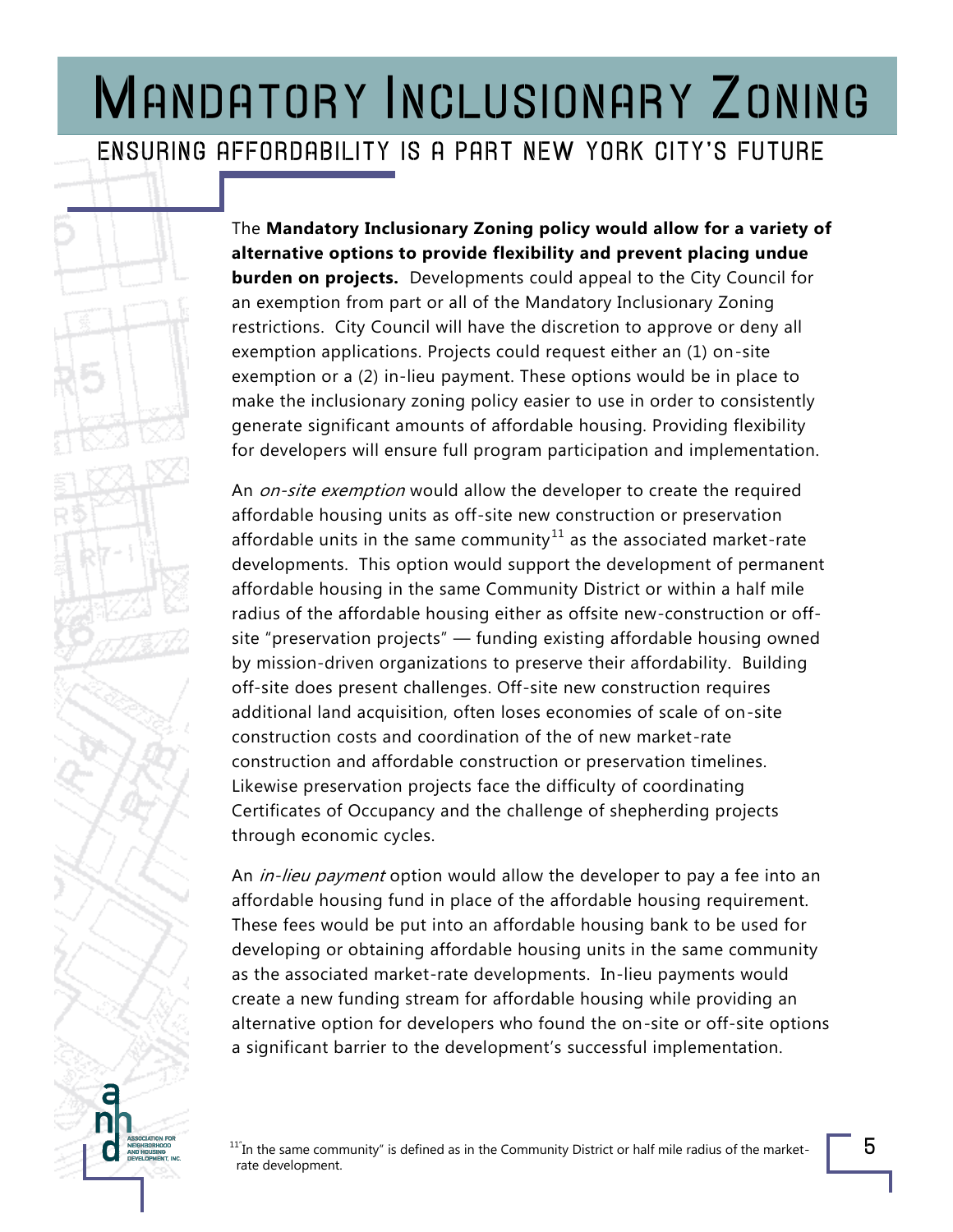### MANDATORY INCLUSIONARY ZONING ENSURING AFFORDABILITY IS A PART NEW YORK CITY'S FUTURE

A payment in-lieu bank does bring risks. In-lieu payments would need to be carefully calibrated to prevent creating a cheaper option than building on-site and off-site inclusionary units and be sufficient to create the required share of inclusionary units directly from the affordable housing fund. The City would need to develop a fair and productive pricing system that takes into account the cost of land in the community of the market-rate development. A payment in-lieu bank would also allow the market-rate development to proceed ahead the affordable development -the opposite arrangement of the current requirements. It would need to include a legal mandate to ensure the appropriate use of the banked inlieu funds and the timely construction of all affordable housing units.

To be most effective, it must be clear and consistent that a reasonable portion of the market-rate development interests are being utilized for a public purpose as affordable housing through a transparent process. **The City should commission a Citywide nexus study to determine the proportionality between the restrictions imposed by a Mandatory Inclusionary Zoning policy and the impacts on development.** This study will establish a clear nexus between the public affordable housing interests and proposed conditions on development.

In order to monitor this relationship on an ongoing basis there must be a transparent mechanism for understanding and disclosing how land-use actions change land value. The City must **require a monetary calculation of the potential value created for each specific parcel of land, at the time of the proposal as part of every land-use proposal.** This calculation and disclosure should occur at the first step of the decision making process, be disclosed by individual parcel, not in total and have a clear, transparent, and consistent methodology. This will allow for communities, city officials, city agencies, and developers to have full knowledge of the increased land value and ensure that the inclusionary zoning is being implemented as a general applied regulation and not on an individual ad hoc basis. Furthermore it clear that formal tracking of an Inclusionary Zoning program's outcomes on a regular basis is necessary. The Mandatory Inclusionary Zoning units should be recorded in a centralized system in order to report and track compliance and outcomes of the policy.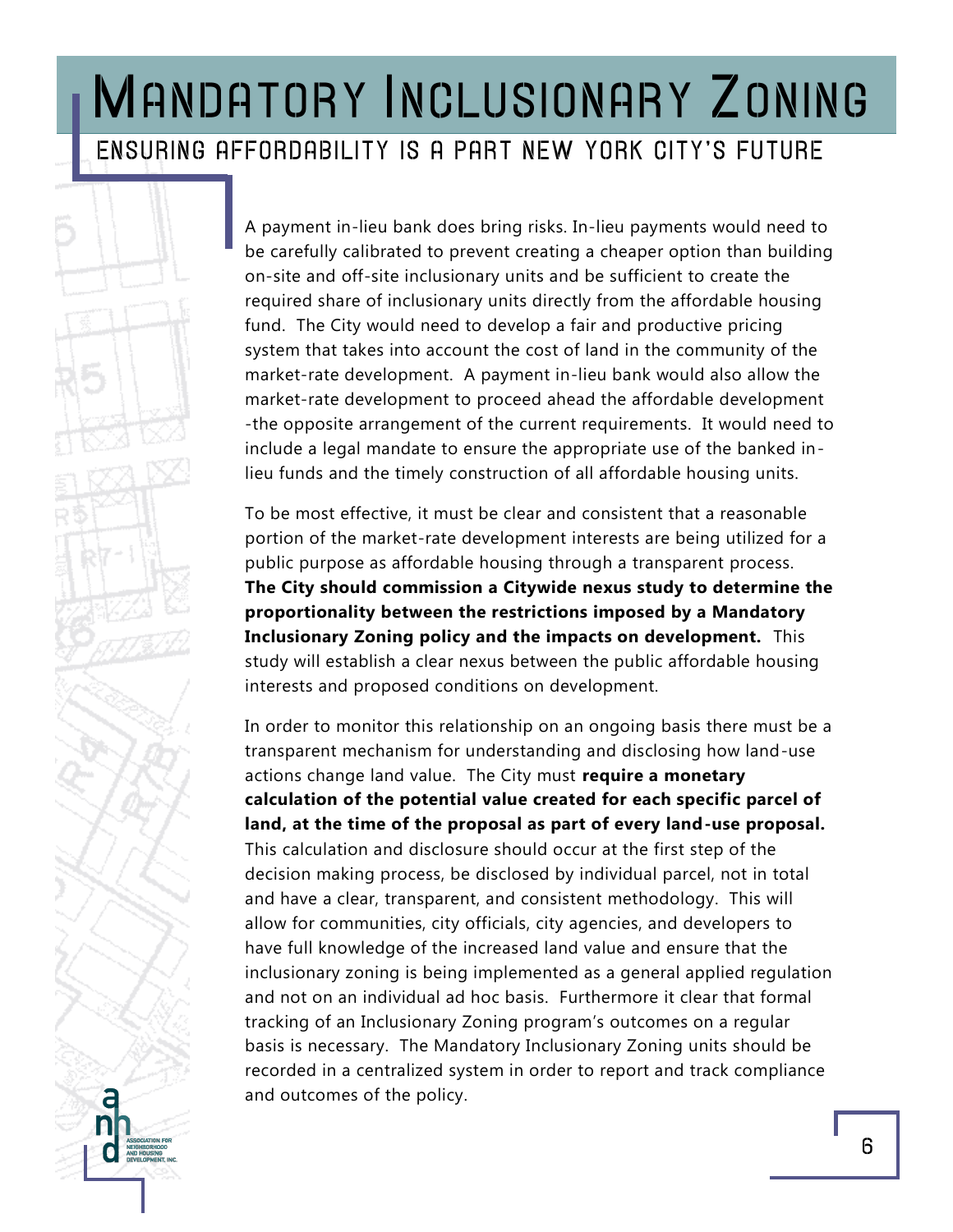#### ENSURING AFFORDABILITY IS A PART NEW YORK CITY'S FUTURE

Opponents of a mandatory inclusionary zoning policy argue that it will place an undue burden on developers and have a downward impact the local housing. However a 2009 report by the NYU Furman Center for Real Estate and Urban Policy found that **while Inclusionary Zoning has different impacts in different housing markets, its negative effects on prices and production have been "slight.**"<sup>12</sup> The proposed Mandatory Inclusionary Zoning policy is designed to:

- Ensure public benefit from land-use actions approved by the City.
- Maximize the number of affordable housing units created citywide.
- Require units be permanently affordable and rent regulated to preserve long-term affordability.
- Limit the use of public subsidies for affordable housing units created under policy.
- Incentivize greater depth of affordability wherever feasible.
- Minimize the displacement or loss of manufacturing land.
- Prevent the displacement of residents from land-use actions.
- Prevent undue burdens on developers and provide flexible alternatives to inclusionary zoning.
- Encourage on-site development of affordable units whenever feasible.
- Provide transparency by reporting change in values under landuse actions and improving tracking

It is vital that Mandatory Inclusionary Zoning creates a net gain of affordable housing, and that existing residents are not harassed to make room for new developments. **Any development that would result in the loss of affordable housing would restrict the demolition or material alteration of a residential building without complying with a "certificate of no harassment" process** set forth in the Clinton Special District and other recently rezoned communities. A Mandatory Inclusionary Zoning policy would complement the need to reevaluate the 421-a Property Tax Exemption Program to incentive the production of affordable housing while improving the efficient and effective use of City subsidy dollars.